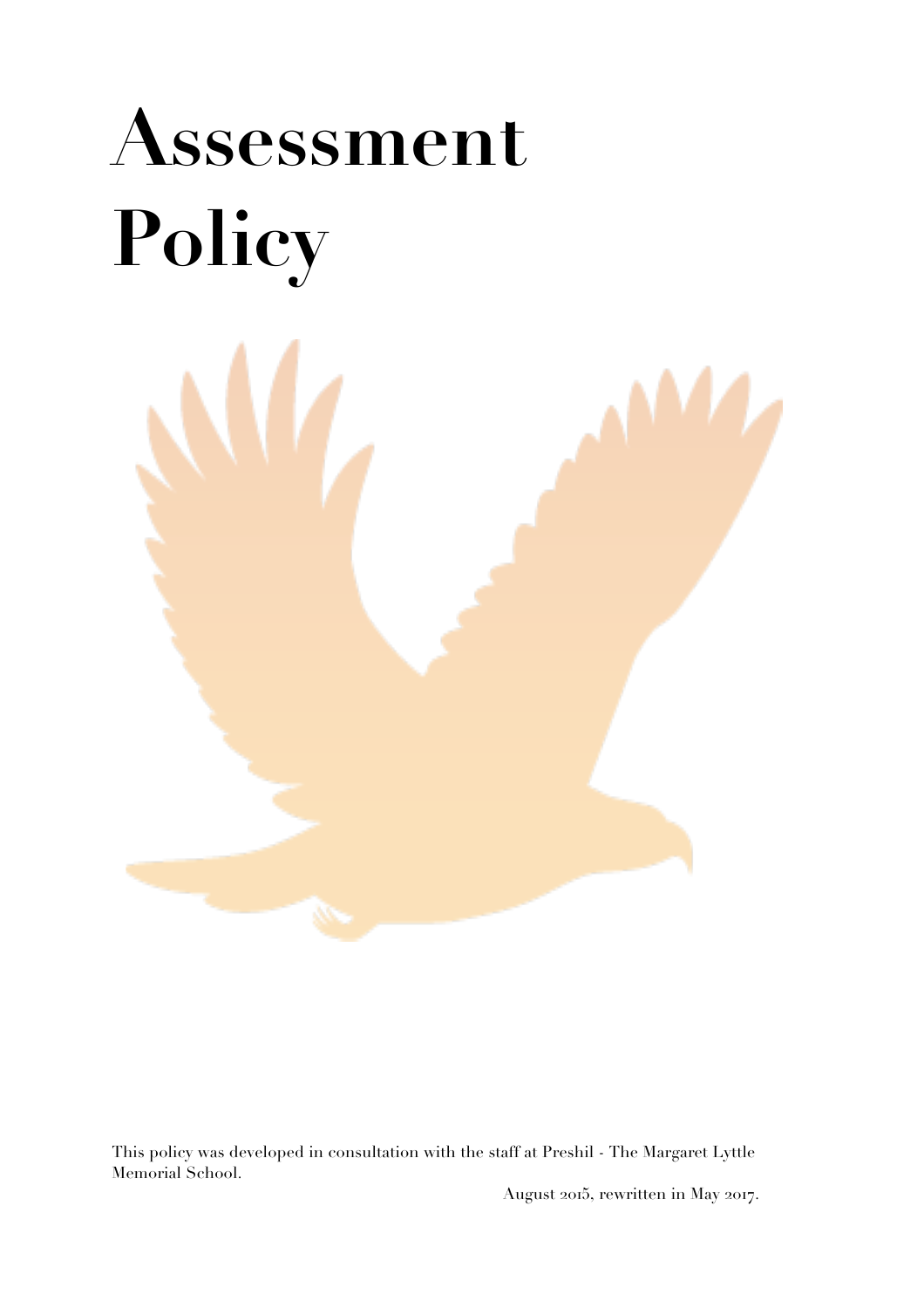# **Contents**

| <b>Preshil and Assessment</b>                 |                |
|-----------------------------------------------|----------------|
| <b>Preshil Vision Statement</b>               | $\mathbf{2}$   |
| The Preshil Learning Philosophy               | $\overline{2}$ |
| Introduction                                  | 3              |
| Rationale                                     | 3              |
| <b>Staff Responsibilities</b>                 |                |
| Formative Assessment                          | 4              |
| <b>Summative Assessment</b>                   |                |
| Summative Assessment in the MYP               | $\frac{5}{5}$  |
| Summative Assessment in the DP                | $\overline{5}$ |
| Recording and Reporting Student Achievement   |                |
| In the MYP                                    | 7              |
| In the DP                                     | 7              |
| Procedures for the analysis of data in the DP | $\overline{7}$ |
| <b>Student Responsibilities</b>               |                |
| Late Submission in the MYP                    | 8              |
| Late Submission in the DP                     | 8              |
| <b>Processes &amp; Procedures</b>             | 9              |
| Communication                                 | 10             |
| Appendices                                    |                |
| MYP Assessment Criteria                       | П              |
| MYP General Grade Descriptor                  | 12             |
| <b>Assessment Glossary</b>                    | 13             |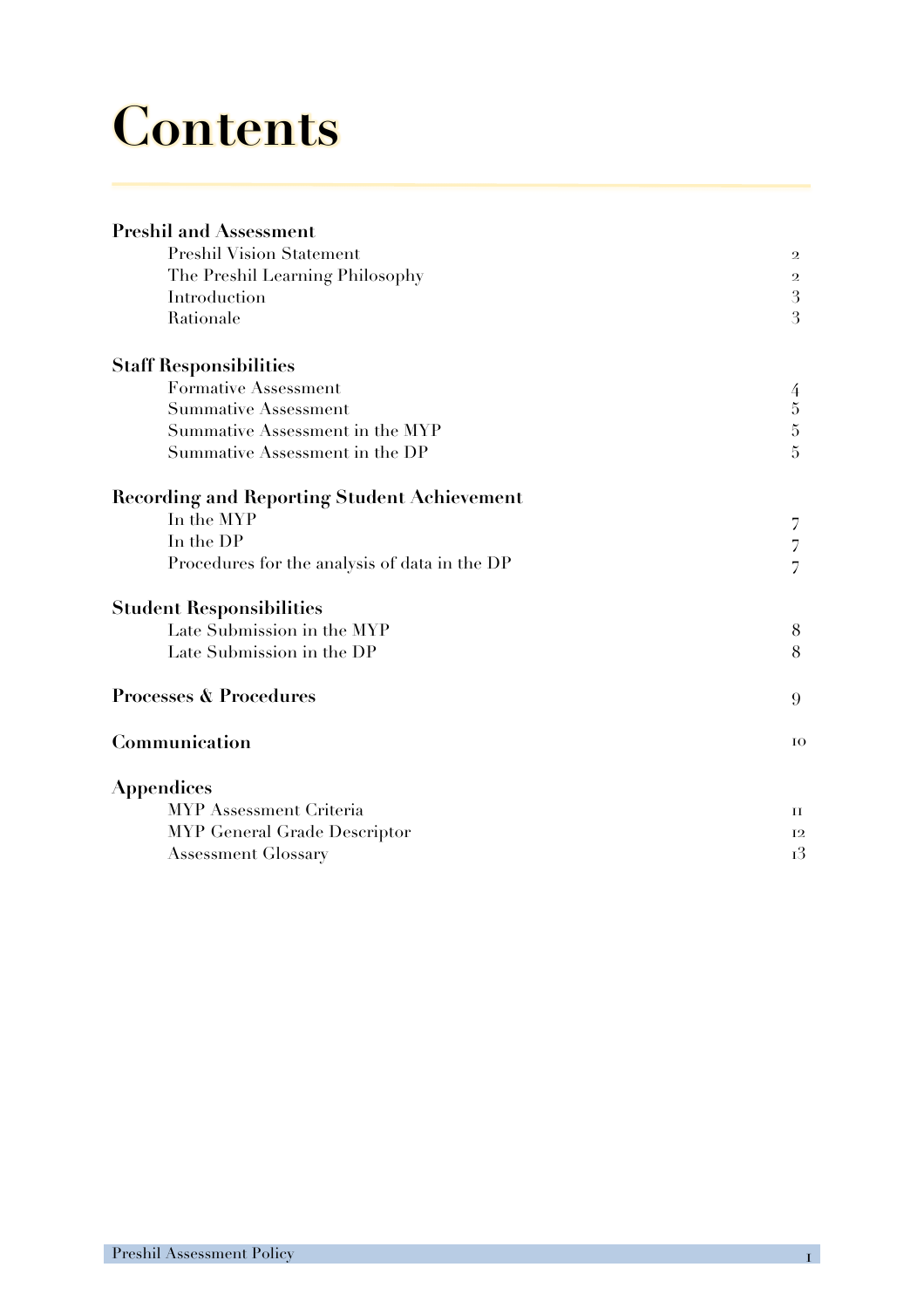#### **Preshil Vision Statement:**

*At our core remains an unshakeable commitment to encouraging all children to progress at their own pace towards their own goals and to be respected as individuals in their own right. It is a commitment to our children to be nurtured and challenged in an atmosphere that inspires creativity and independent thinking in all areas of life and does not, overtly or subtly, use competition or punishment to motivate through the fear of failure.*

*As global citizens we encourage an awareness of world issues and encourage effort to make a positive difference. We believe that education should prepare students to be thoughtful, peaceloving and active citizens of the world. Preshil will remain a school that puts kindness, compassion and social relationships at the centre of its operations.*

#### **The Preshil Learning Philosophy:**

*"Preshil is not a place where children do what they like, but rather a place where children like what they do."* 

#### Margaret E Lyttle, Principal 1944-1994

The world needs creative thinkers – people willing to challenge convention, do things differently. Particularly now, as we face a rapidly changing global landscape, it's imperative our children grow up with a curiosity about the world and have an appetite for independent learning and self-development.

The themes of compassion and social justice have characterised Preshil since its conception. Our teaching philosophy follows the original principles established by the school's founder, Margaret J R Lyttle, in the 1930s. It is an approach to alternative learning and education that recognises each child as an individual, with their own unique talents and traits that we value and nurture. At Preshil, children play an active role in their education. They are expected to take responsibility for their actions, to behave in a principled way and ultimately create their own future. Choice with responsibility is a powerful combination – one that fosters self-discipline, maturity, resilience, confidence, initiative, creativity and courage in every child.

By providing a school experience that celebrates the individual, our children learn about themselves and uncover their own potential with our full support. As each child tries new things and their interests evolve, Preshil helps them establish their personal goals and pursue them with passion.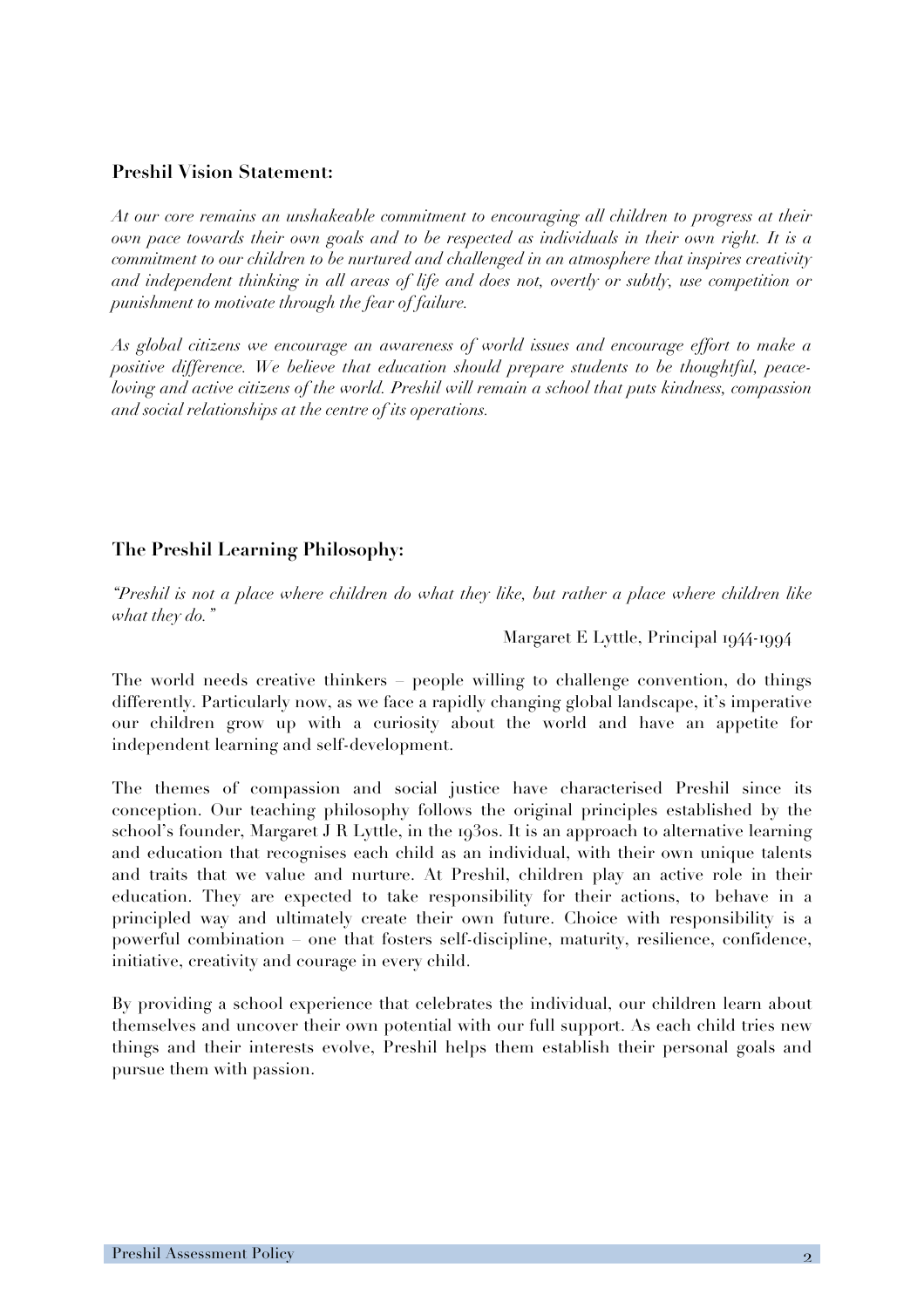#### **Introduction:**

Preshil believes that assessment should provide both students and teachers with the opportunity to improve learning. Through thoughtfully constructed, regular assessments that cultivate authentic learning and reflect the curricular goals of courses, teachers enable students to develop and build on course specific skills and knowledge. Preshil recognises the importance of carefully articulated, purposeful feedback that enables students to become active participants in their own learning, and believes that, first and foremost, assessment should act as a productive, ongoing conversation between students and teachers that conceptualises learning as a journey in which both parties share an equal responsibility. For this reason Preshil does not award prizes or, prior to the Diploma years, marks. Assessment given prior to the Diploma years is richly descriptive, providing students with a strong foundation for understanding assessment, not as a competition for the highest grade, but as a means of improving one's learning. Fundamentally, success at Preshil is about students achieving their own goals, not about how they perform against others. This reflects Preshil's commitment to the flourishing of each individual in a supportive environment that does not include reprisals or the threat of failure as a means of motivation.

#### **Rationale:**

The primary objective of assessment is to support student learning. For this reason it is important that all assessment is observant of curricular goals, authentic, purposeful and relevant. It should be responsive to the changing needs of students, as they may be understood within the context of the aims and objectives of the programmes and courses, and the knowledge teachers require to identify these changing needs. Assessment should furnish the opportunity for teachers to provide meaningful feedback that can be utilised by students to improve their learning in specific ways and, by utilising a variety of assessment instruments, allow them to become better judges of their own progress and performance. Assessment should also provide a means through which the effectiveness of teaching can be evaluated. In the Diploma Programme it is important that assessment is designed so as to enable students to effectively demonstrate their mastery of relevant skills and knowledge when the time comes for their formal assessments.

Because of its significance to improving teaching and learning, assessment should be ongoing. The outcomes of assessment should be recorded for the purposes of reflection, action and formal analysis. It is important that assessment is supported by a secure, sensitive and nurturing relationship so as to cultivate a positive attitude towards feedback and so enable students to use it as a means of improving their learning.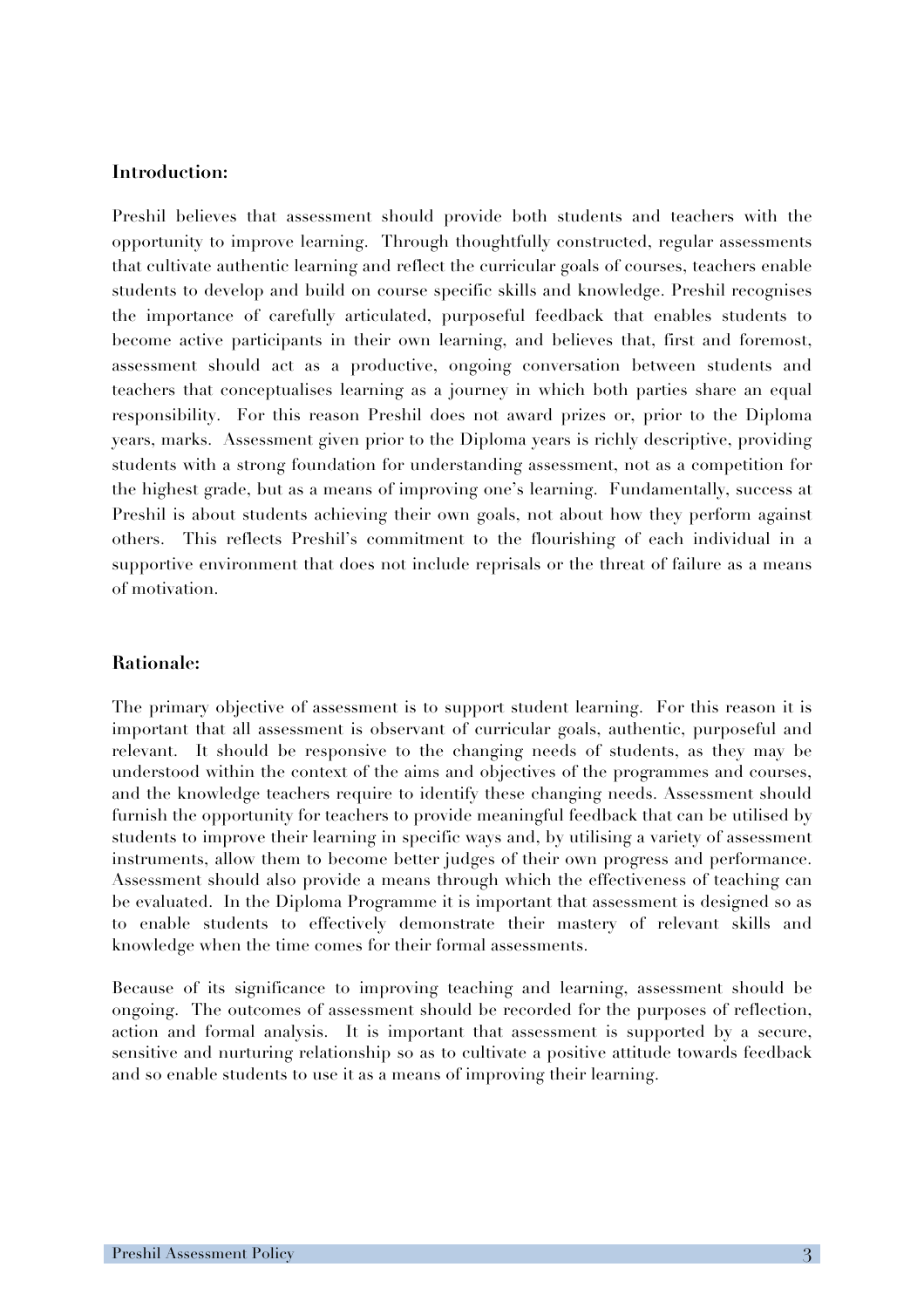# **Staff Responsibilities**

All teachers are expected to engage in regular assessment that is aligned to the curricular goals of the programme and their subject/s. The assessment must be integral to the learning process and have a clear purpose. It should be constructed in such a way as to allow students to demonstrate their understanding of knowledge and attainment of skills rather than their capacity to simply recall factual knowledge. Effective assessment recognises that students express their learning in different ways and acknowledges the importance of capacitating students to critically assess their own work and so become active participants in their learning journey. For this reason, teachers are expected to use a diverse range of assessment instruments and to provide opportunities for students to engage in teacher-supported self-evaluation and peer evaluation.

### **Formative Assessment:**

Formative assessment is often described as 'assessment for learning.' It encompasses those tasks and activities used to monitor student progress and to gather data to evaluate and modify teaching and learning. Because of its regular nature and direct alignment to the broader curricular goals expressed in summative assessments, formative assessment is an invaluable means through which students can evaluate and direct their own learning.

Each teacher is responsible for developing and delivering regular formative assessment. Formative assessments must be purposeful and clearly aligned with course aims and assessment objectives. Assessment instruments designed for formal summative assessments can be adapted and used formatively to ensure coherence. When the nature of the assessment is task-based rather than based on classroom observation, teachers must clearly communicate to students:

- A description of the assessment
- **The learning purpose underpinning the assessment**
- The criteria for assessment
- $\mathbf{V}$ The due date.

Feedback relating to formative assessments should be specific in nature and delivered in a timely manner. It is important that, when delivering feedback, teachers remember the role feedback plays in helping students to assess their own progress and performance and direct their efforts to improve their learning.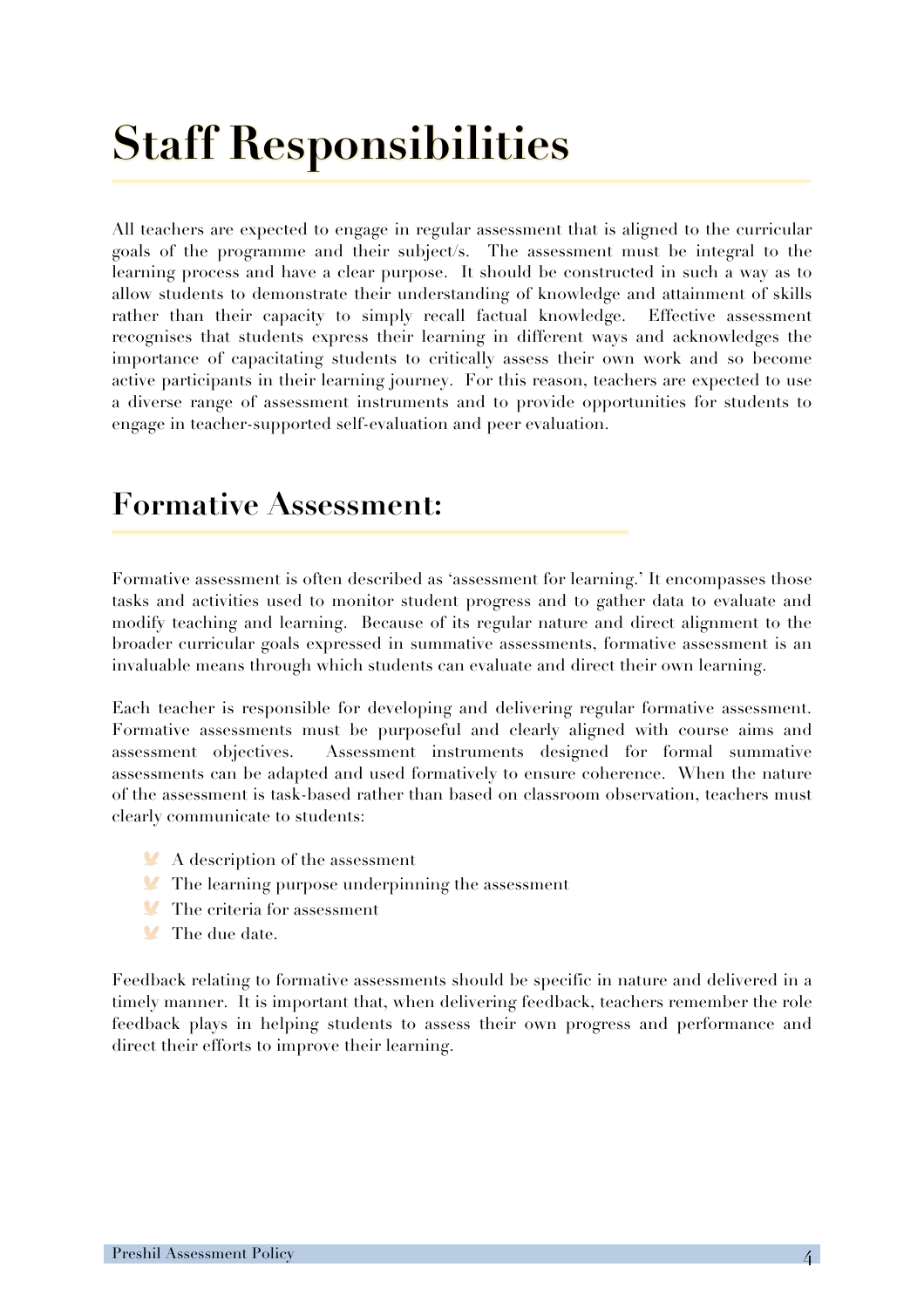### **Summative Assessment:**

If formative assessment may be understood as 'assessment for learning', summative assessment is 'assessment of learning.' It refers to those assessments that are used to evaluate student learning for the purposes of reporting and certification. In the MYP, summative assessment is entirely internal whereas in the DP, summative assessment is generally externally assessed (or moderated) and includes both examinations and coursework.

### **Summative Assessment in the MYP**

From Principles to Practice defines Collaboration as working together on a common aim, with shared information; this is open and cooperative behaviour that does not result in allowing one's work to be copied or submitted by another (IBO, 2014, p.74). Where students use each other's ideas and work as unattributed sources, this is collusion, not collaboration.

All MYP assessment is aligned with the MYP assessment model and is designed through discussion and collaboration. The teacher will make assessment task specific, preferably in collaboration with students. Teachers must communicate the task specific clarification before the assessment task is assigned. Task specific clarifications can be displayed in the classroom, given individually to students, presented in a discussion or posted on an online, shared classroom, such as Compass, Weebly or Google classroom. Years 7 and 8 use the Year 3 Task Specific Clarification Rubric and Years 9 and 10 use the Year 5 Task Specific Clarification Rubrics. These can be found in the MYP subject Guides and can be accessed by teachers on the MYP@Preshil website. A summary of the MYP assessment criteria across subject groups can be found in the appendices of this document.

Teachers are responsible for assessment and each subject area must assess students using the MYP criteria **at least twice a year**. All assessment must be recorded on Preshil's management system, Compass.

Final scores are not determined by averaging summative performance scores over the year, using pieces of work to determine final grades, or by combining homework, classwork and test grades. In a team teaching environment, teachers will cross-mark or moderate with the MYP coordinator. The subject area teacher's professional judgment along with student evidence will contribute to the final score.

The criterion-based feedback is shared with the student, **not** the numerical grade.

### **Summative Assessment in the DP**

Summative assessment in the DP refers to those assessments prescribed by the IB and described in the subject study guides. It comprises of both internal and external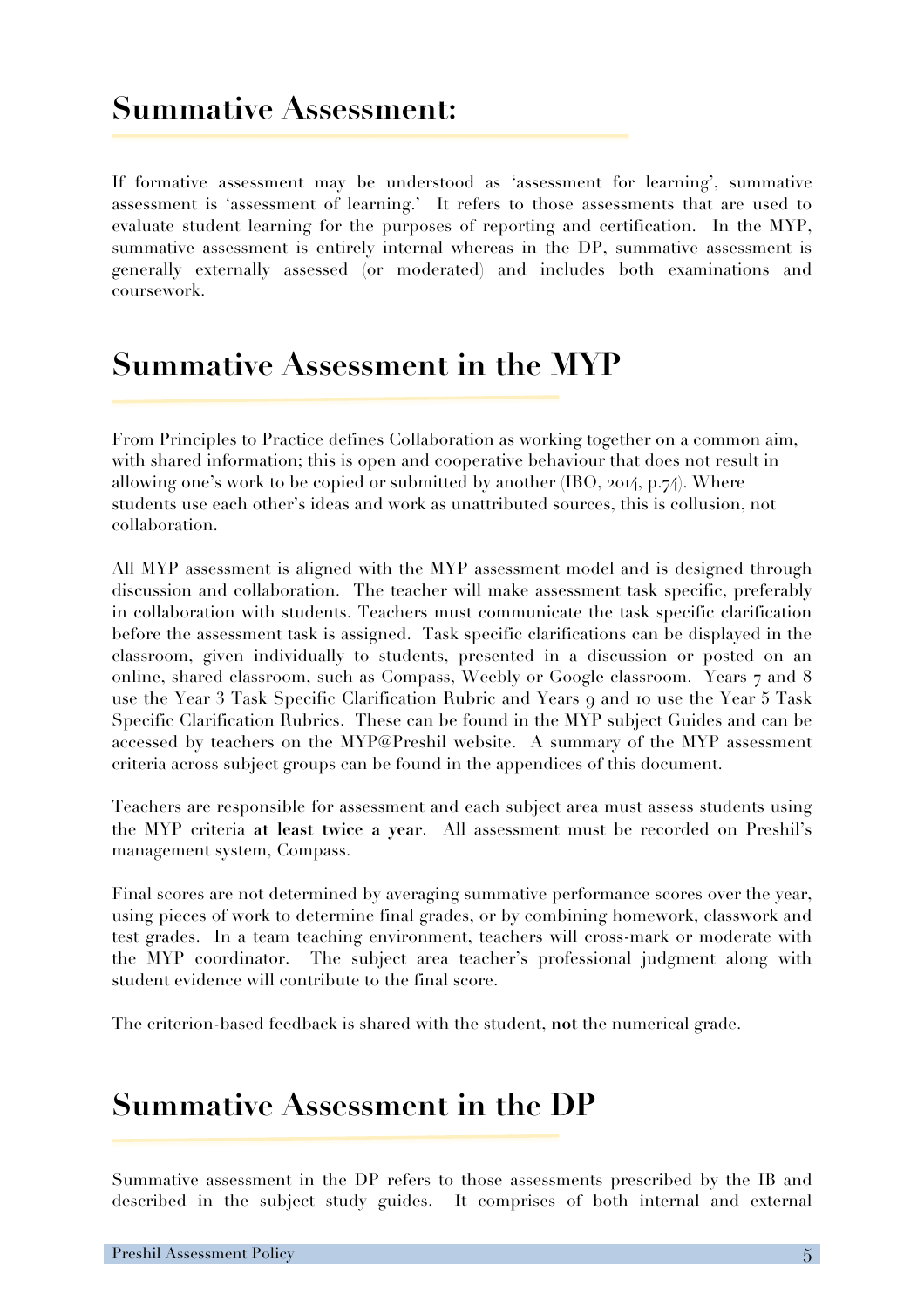assessments. Internal assessments are graded by the teacher and externally moderated, through a selection of random samples of a proportion determined by the class size, by the IB. External assessments are graded exclusively by the IB. Internal assessments can take a range of forms, including oral presentations, written tasks, performances, investigations and reports. External assessments include examinations as well as other tasks prescribed by the IB, such as written assignments, folios, presentations, etc, which are completed in class but are externally graded by the IB. It should be noted that in some subjects external assessments do not include an examination, e.g. visual arts.

Summative assessment in the DP is prescriptive and teachers are responsible for ensuring they have a clear understanding of each summative assessment task and the criteria against which each is judged. Teachers must always use the prescribed criteria when developing, assessing and reporting on summative assessment. Students need to clearly understanding assessment requirements and the standards and practices that align to these requirements. These requirements should be outlined to students at the commencement of the course and revisited in a timely manner. Descriptions of internal assessments and external assessments other than examinations should be communicated to students in written form and recorded on Compass. At the time of communication students should be given a copy of the criteria against which the task will be marked, from the relevant subject guide. These criteria should be clearly explained to students. Students should also be provided with clear descriptions of the tasks they will be expected to complete during their formal examinations and a copy of the mark bands/schemes against which their papers are assessed. These mark bands/schemes should be clearly explained to students. It is the responsibility of teachers to ensure that every student is adequately prepared for all summative assessments.

In the case where more than one teacher is involved in delivering a course, student work must be cross-marked to ensure cohesion across the cohort. Although not a requirement for teachers who are solely responsible for course delivery, cross-marking with another teacher who is familiar with the subject is an invaluable way of improving the accuracy of marking and is therefore encouraged, particularly if the teacher is inexperienced.

At the commencement of the programme all students will be given a copy of the Calendar of Deadlines, which will also be made available to parents through Compass. The calendar lists the due dates for all internal and external summative assessments and, where possible, the due date for preparatory work, such as drafts. The Calendar of Deadlines plays an important role in making the workload for students more manageable by allowing them to plan ahead. For this reason it is absolutely imperative, unless there are significant mitigating circumstances, that the Calendar of Deadlines is adhered to by all teachers without exception. It is also advisable that, where possible, teachers break down summative tasks into parts to facilitate manageability and aid with the process of authenticating student work, although the deadlines for these parts do not need to be included in the Calendar of Deadlines. Where the nature of the task allows for the submission of a completed draft, teachers should provide feedback in a timely manner. The feedback should be specific, insofar as it allows students to clearly identify what they need to do to improve their work, but should not include writing on, editing or re-writing any part of the document. Submission of multiple drafts of the same summative task for additional feedback is unacceptable. Once a student has officially submitted the final draft of their work it cannot be retracted.

It is important that teachers are able to authenticate student work so it is advisable that teachers keep student drafts. On submission, all summative tasks will be run through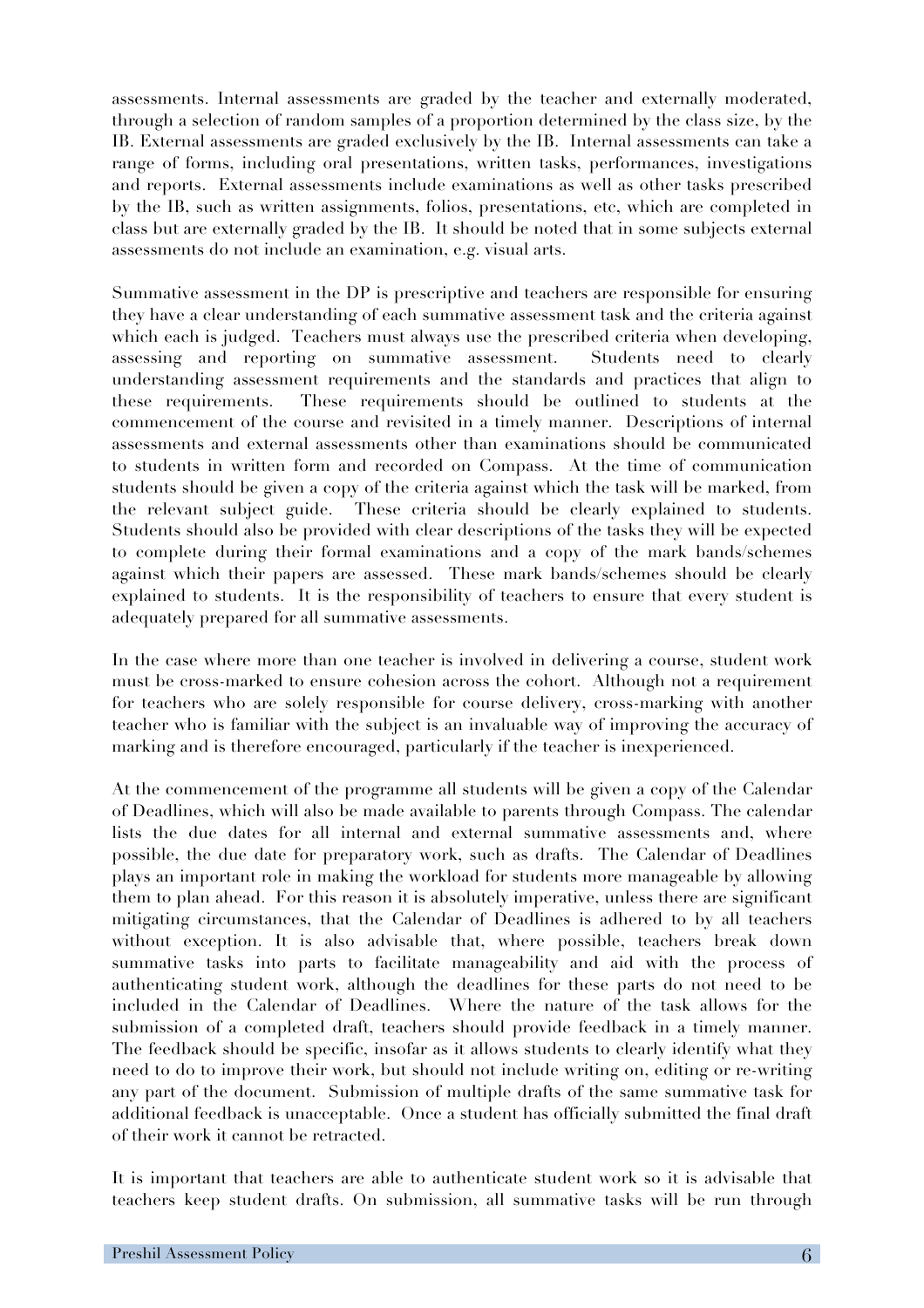plagiarism detection software (Turnitin) to check authenticity. Teachers must ensure that students have completed the Declaration of Authentication, which will be kept as both an electronic and hard copy by the coordinator. The procedures for dealing with suspected academic misconduct are explained in full on pp. 8-9 of the Preshil's Academic Honesty Policy. At the time when summative tasks are outlined to students teachers should draw their attention to this policy and remind them of the categories and consequences of academic dishonesty.

Once work has been checked for authenticity teachers will be responsible for completing required documentation and uploading students' assessments to IBIS. The coordinator will advise teachers when the system is open for submission. Teachers must keep a copy of each assessment as a record.

### **Recording and Reporting Student Achievement**

#### **In the MYP:**

At the end of each semester students will receive a final achievement from the MYP General Grade Scale (see appendices). Scores, although not communicated to students, are recorded on a shared assessment and reporting document overseen by the MYP coordinator and/or the Assessment coordinator. The grade boundary guide is the same for all years and subjects in the MYP.

Student achievement is reported to families in a variety of ways including:

- **Continuous reporting**
- **Teacher emails, phone calls and meetings**
- Parent teacher conferences
- **Twice-yearly three way conference**
- **Individual Education plans**

#### **In the DP:**

Because of its importance in monitoring student progress and capacitating students to assess their own progress and performance and improve their learning, assessment of formative tasks, where feasible, should be recorded on Compass so both students and their parents may access comments. Just as assessments should reflect the curricular goals of the relevant course, feedback on assessments should be specific to course goals and assessment objectives, thereby allowing students to understand exactly what is required for them to improve their performance in relation to the requisite skills and knowledge.

In the case of internal, summative assessments teachers should provide students with written feedback that specifically draws on the language used in the assessment criteria described in the relevant course guide. The comments should be recorded and made available to students on Compass. Feedback will be limited to detailed written feedback and will not include grades/marks.

Given that Preshil uses a continuous reporting model it is vital that, when recording comments on Compass for both formative and summative assessments, feedback supplied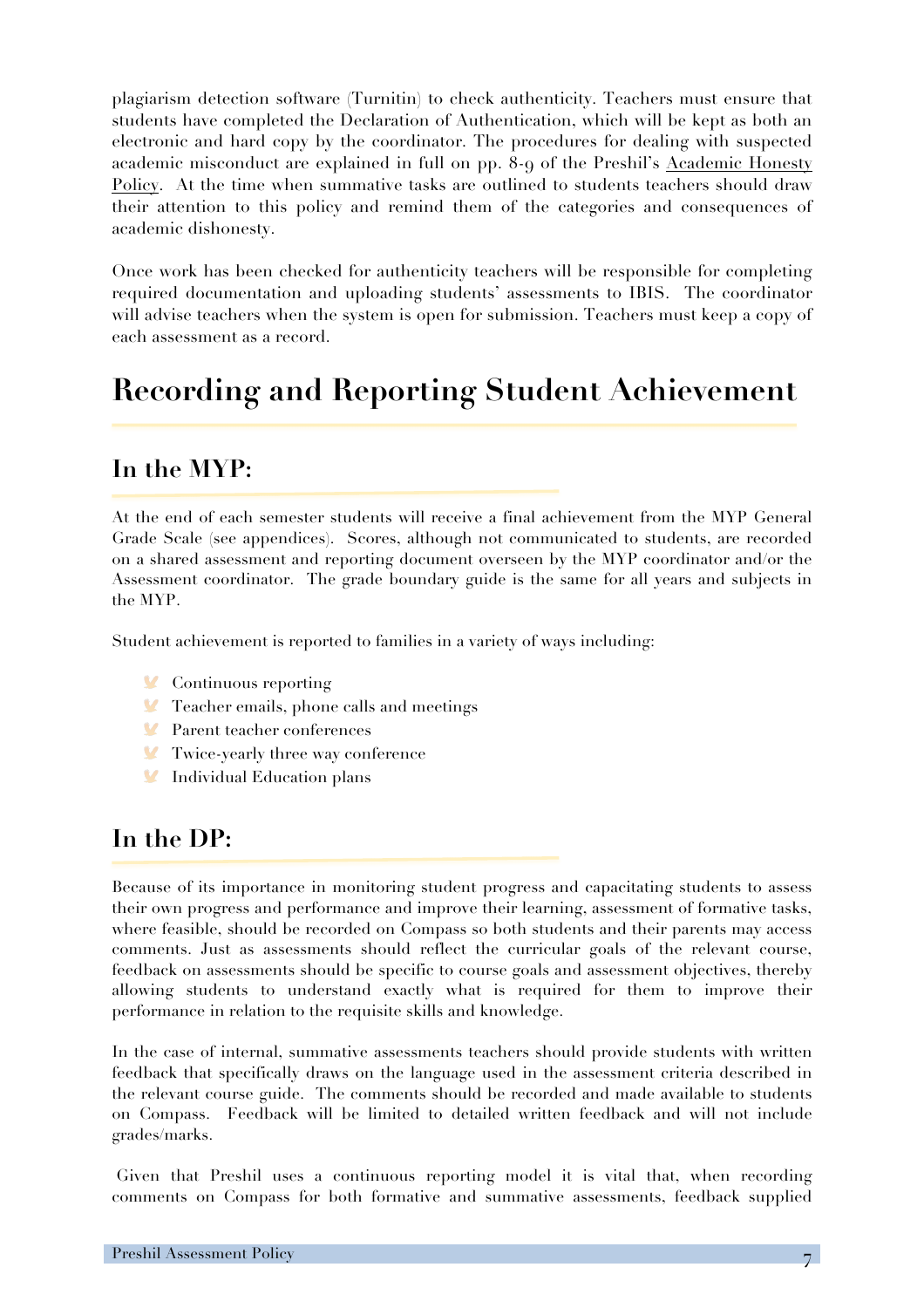coheres with the course goals and assessment objectives (or assessment criteria in the case of summative assessments). Teachers should also indicate what feedback they would like included in a semester report, if parents request a semester report. When making their selections teachers should be mindful of the requirements regarding feedback described above.

In addition to monitoring student progress and reporting on student achievement via Compass, teachers will also be expected to communicate progress and achievement via:

- **Emails, phone call and meeting with parents**
- Twice-yearly three-way conferences
- Parent-teacher conferences (as required)
- **Individual Education Plans.**

#### **Procedures for the analysis of data in the DP:**

Analysis of the students' and cohort's performance at the conclusion of the programme is an important means through which the effectiveness of teaching and learning can be assessed. It is therefore important that staff in the Diploma programme engage in careful analysis of data relating to student results. A curriculum day will be put aside at the beginning of each year to engage in this process, which will be guided by the Diploma coordinator.

# **Student Responsibilities**

Although teachers bear a significant responsibility when it comes to assessment, it is important that students recognise the role they play in the assessment process as active participants in their learning journey. To facilitate best practice, students are expected to familiarise themselves with, and make regular use of, communication tools such as Compass. Students should also pay close attention to assessment guidelines and criteria, seeking clarification as required, and observe the submission dates for assessments.

Although it is understood that in exceptional circumstances students may require extensions, extensions will not be given without appropriate documentation (such as a medical certificate).

#### **Late Submission in the MYP:**

If a student does not complete an assignment they may be granted an extension. If the assignment is more than 10 days late without explanation, parents will be notified and students may receive an 'ungraded' result for that task.

Students with special educational needs will be provided with extra assistance and, where necessary, extensions of time. Please refer to Preshil's SEN policy for further details.

#### **Late Submission in the DP:**

The Calendar of Deadlines, which will be disseminated at the beginning of Year 1 of the Diploma Programme and will be made available to the school community via Compass, will ensure that students are aware of submission deadlines of summative assessments well in advance. It is imperative that students adhere to these deadlines as well as the deadlines for the various stages of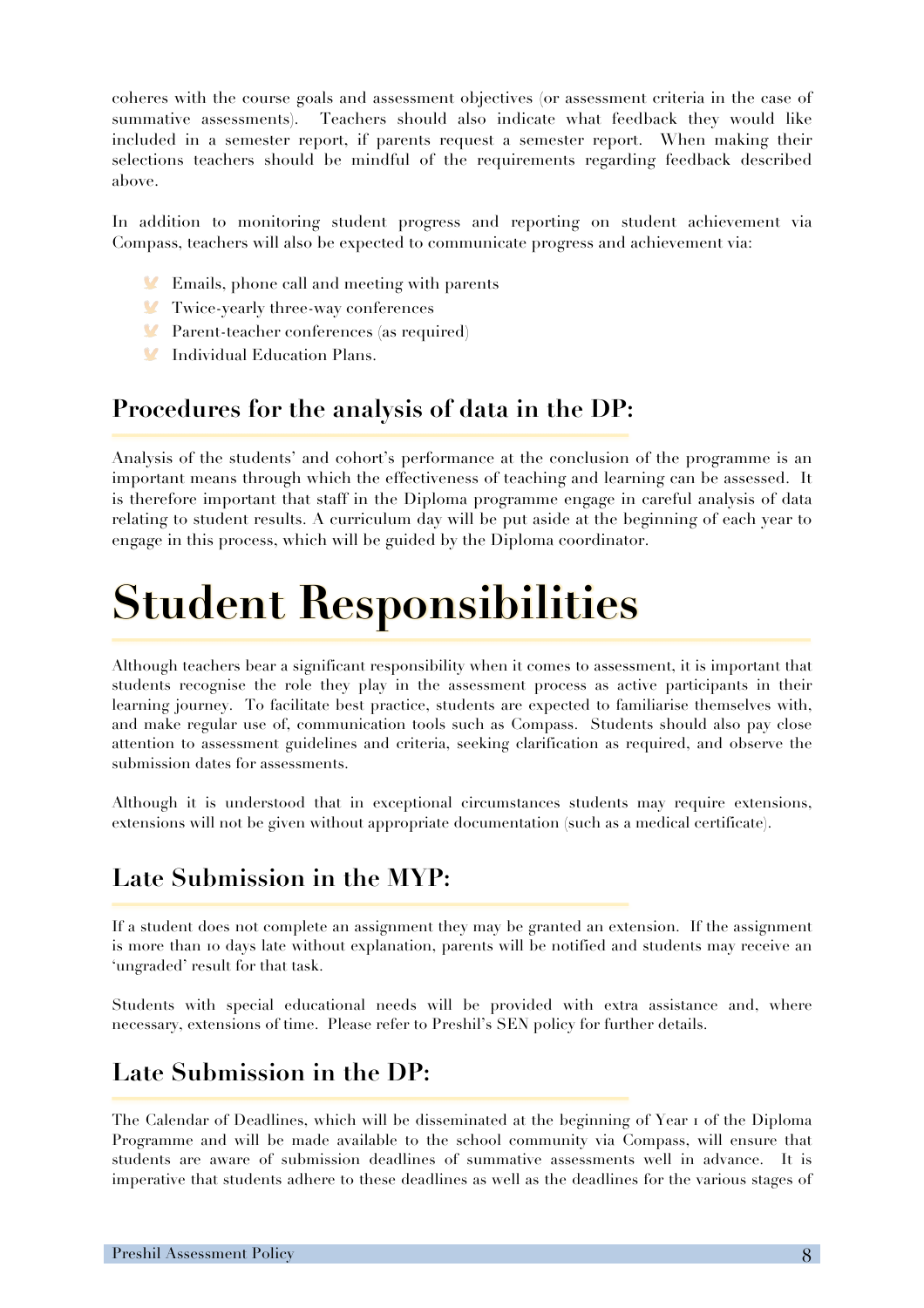the summative assessments set by classroom teachers, including the draft completed for comment. If these latter deadlines are missed teachers must:

- Speak with the student about the missed deadline to ascertain the reasons that work has not been handed in
- Speak with the parents of the student within  $72$  hours to alert them that the deadline has been missed
- If work is not submitted within 5 days of the deadline the teacher will make a time for the  $\mathbf{V}$ student to complete the work under supervision and in accordance with a suitable time limit decided by the teacher.
- $\mathbf{M}$ A teacher is not required to provide feedback on work that has been submitted after the due date.

If a student misses the deadline for a completed, final draft of a summative assessment without meeting the agreed 'mitigating circumstances' the teacher will submit the 'draft for comment' as the final piece of work. If, for some reason, no draft is available, the student will be given the option to complete a final draft for submission under supervision and in accordance with a time limit set by the teacher, at a time convenient for the teacher (or Diploma coordinator) but within one week of the final submission date. The work produced will be submitted to IBIS as the final draft.

Diploma students should note that a failure to submit required summative assessments will result in the withholding of the final award.

The requirements and due dates for formative assessment tasks will be formally communicated to students. Although formative assessment tasks do not directly contribute to a student's final score for a subject, they provide students with the opportunity to exercise skills and develop knowledge relevant to their summative assessments and teachers with the necessary data to evaluate student learning. Students are required to complete formative assessments in accordance with the deadlines set by teachers. If a deadline is missed teachers must:

• Speak with the student about the missed deadline to ascertain the reasons why the work has not been handed in.

The student will then be required to complete the work during the next available class time, or, if such a time is not deemed suitable by the classroom teacher, at another time chosen at the teacher's discretion but within 5 days of the original deadline. If the opportunity to re-sit the task is missed parents must be alerted. Teachers will not be required to provide feedback on formative assessments that have been completed after the due date.

Students with special educational needs will be carefully supported to meet assessment deadlines. Individual Education Learning Plans will detail this support and be made available to all relevant staff.

# **Processes & Procedures**

This assessment Policy has been developed and revised in consultation with the staff at Preshil, in accordance with IB regulations. Preshil staff will meet at the beginning of each year to discuss its implementation and monitoring. The policy is scheduled to be reviewed and updated by the staff at Preshil in 2019.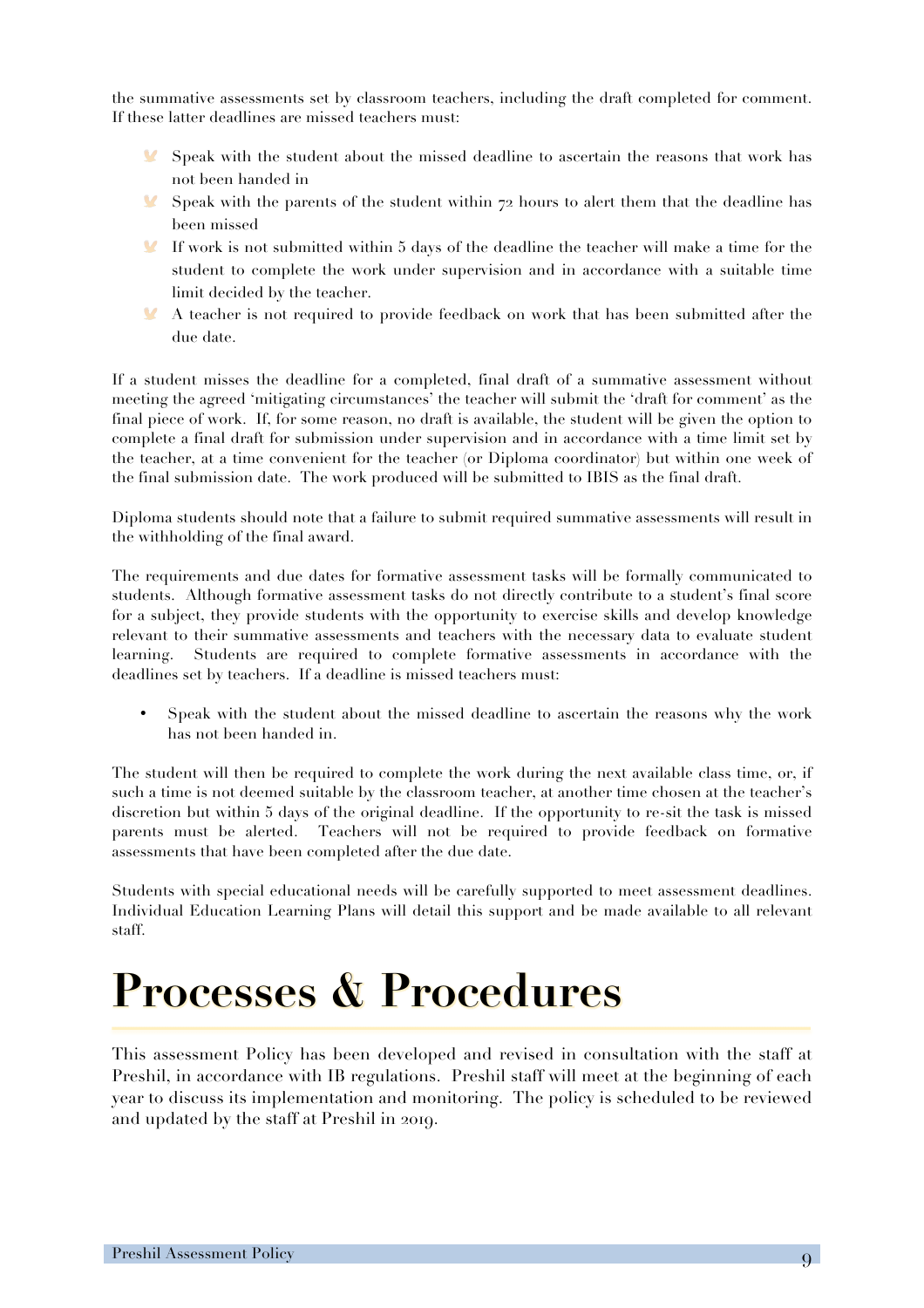# **Communication**

The Assessment Policy will be communicated to the Preshil community on the Preshil website, on the School documentation page on Compass and at information sessions. Diploma students will receive a copy of this policy, as well as the Academic Honesty Policy when they commence the Diploma Programme.

# **References**

International Baccalaureate Organisation (2010) *Guidelines for Developing a School Assessment Policy in the Diploma Programme* Geneva, Switzerland

International Baccalaureate Organisation (2015) *Diploma Programme: From Principles to Practice* Geneva, Switzerland

International Baccalaureate Organisation (2017) *Handbook of Procedures for the Diploma Programme 2017* Geneva, Switzerland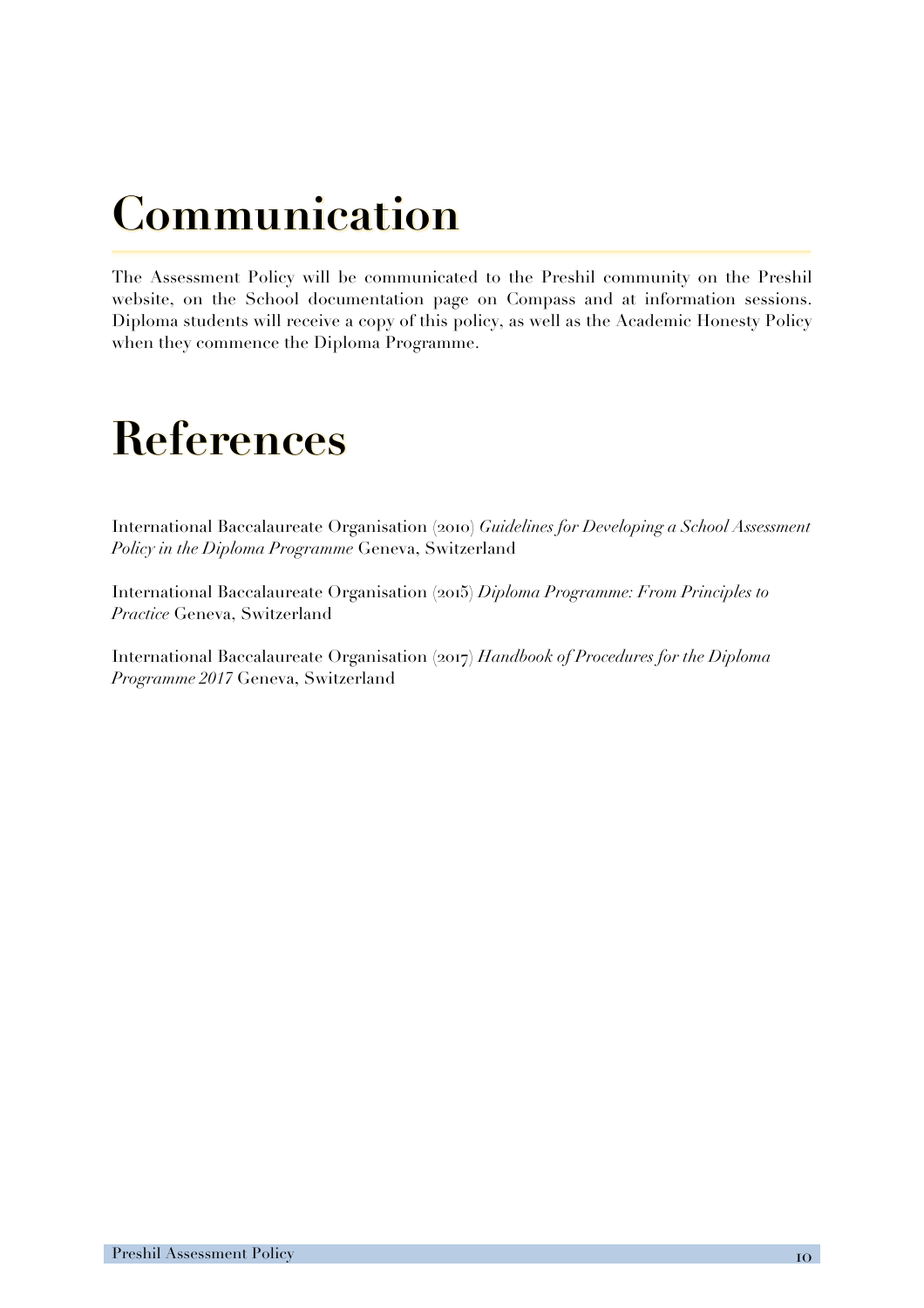# **Appendix 1: MYP Assessment Criteria**

|                                  | $\Lambda$                                  | $\mathbb B$                                 | $\mathcal{C}$                | $\mathbf{D}$                                         |
|----------------------------------|--------------------------------------------|---------------------------------------------|------------------------------|------------------------------------------------------|
| Language and<br>literature       | Analysing                                  | Organizing                                  | Producing text               | Using language                                       |
| Language<br>acquisition          | Comprehending<br>spoken and<br>visual text | Comprehending<br>written and visual<br>lext | Communicating                | Using language                                       |
| Individuals and<br>societies     | Knowing and<br>understanding               | Investigating                               | Communicating                | Thinking<br>critically                               |
| Sciences                         | Knowing and<br>understanding               | Inquiring and<br>designing                  | Processing and<br>evaluating | Reflecting on<br>the impacts of<br>science           |
| <b>Mathematics</b>               | Knowing and<br>understanding               | Investigating<br>patterns                   | Communicating                | Applying<br>mathematics in<br>real-world<br>contexts |
| Arts                             | Knowing and<br>understanding               | Developing skills                           | Thinking<br>creatively       | Responding                                           |
| Physical and<br>health education | Knowing and<br>understanding               | Planning for<br>performance                 | Applying and<br>performing   | Reflecting and<br>improving<br>performance           |
| Design                           | Inquiring and<br>analysing                 | Developing ideas                            | Creating the<br>solution     | Evaluating                                           |
| <b>MYP</b> projects              | Investigating                              | Planning                                    | Taking action                | Reflecting                                           |
| Interdisciplinary                | Disciplinary<br>grounding                  | Synthesizing and<br>applying                | Communicating                | Reflecting                                           |

#### **The MYP assessment criteria across subject groups can be summarised as follows.**

*Schools must regularly report student progress towards the MYP objectives using the prescribed subject-group assessment criteria. The criteria for each subject group represent the use of knowledge, understanding and skills that must be taught. They encompass the factual, conceptual, procedural and metacognitive dimensions of knowledge. Assessment criteria for years 1, 3 and 5 of the programme are provided in MYP subject-group guides, and their use is mandatory.*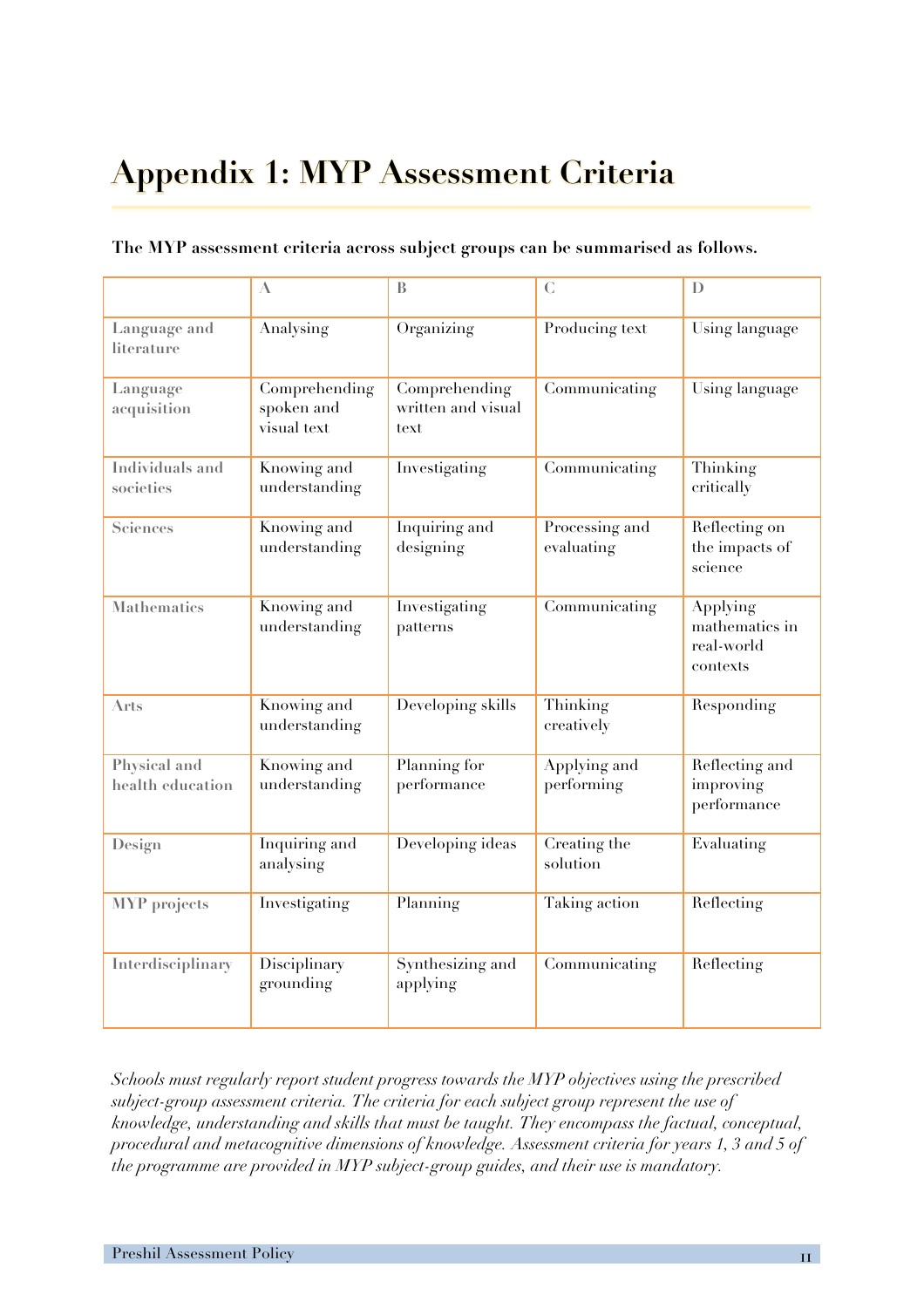### **Appendix II: MYP General Grade Descriptor**

#### **MYP GENERAL GRADE DESCRIPTOR:**

#### **DESCRIPTOR**

**Produces high-quality, frequently innovative work. Communicates comprehensive, nuanced understanding of concepts and contexts. Consistently demonstrates sophisticated critical and creative thinking. Frequently transfers knowledge and skills with independence and expertise in a variety of complex classroom and real-world situations.** 

**Produces high-quality, occasionally innovative work. Communicates extensive understanding of concepts and contexts. Demonstrates critical and creative thinking, frequently with sophistication. Uses knowledge and skills in familiar and unfamiliar classroom and real-world situations, often with independence.** 

**Produces generally high-quality work. Communicates secure understanding of concepts and contexts. Demonstrates critical and creative thinking, sometimes with sophistication. Uses knowledge and skills in familiar classroom and real-world situations and, with support, some unfamiliar real-world situations.** 

**Produces good-quality work. Communicates basic understanding of most concepts and contexts with few misunderstandings and minor gaps. Often demonstrates basic critical and creative thinking. Uses knowledge and skills with some flexibility in familiar classroom situations, but requires support in unfamiliar situations.** 

**Produces work of an acceptable quality. Communicates basic understanding of many concepts and contexts, with occasionally significant misunderstandings or gaps. Begins to demonstrate some basic critical and creative thinking. Is often inflexible in the use of knowledge and skills, requiring support even in familiar classroom situations.** 

**Produces work of limited quality. Expresses misunderstandings or significant gaps in understanding for many concepts and contexts. Infrequently demonstrates critical or creative thinking. Generally inflexible in the use of knowledge and skills, infrequently applying knowledge and skills.** 

**Produces work of very limited quality. Conveys many significant misunderstandings or lacks understanding of most concepts and contexts. Very rarely demonstrates critical or creative thinking. Very inflexible, rarely using knowledge or skills.**